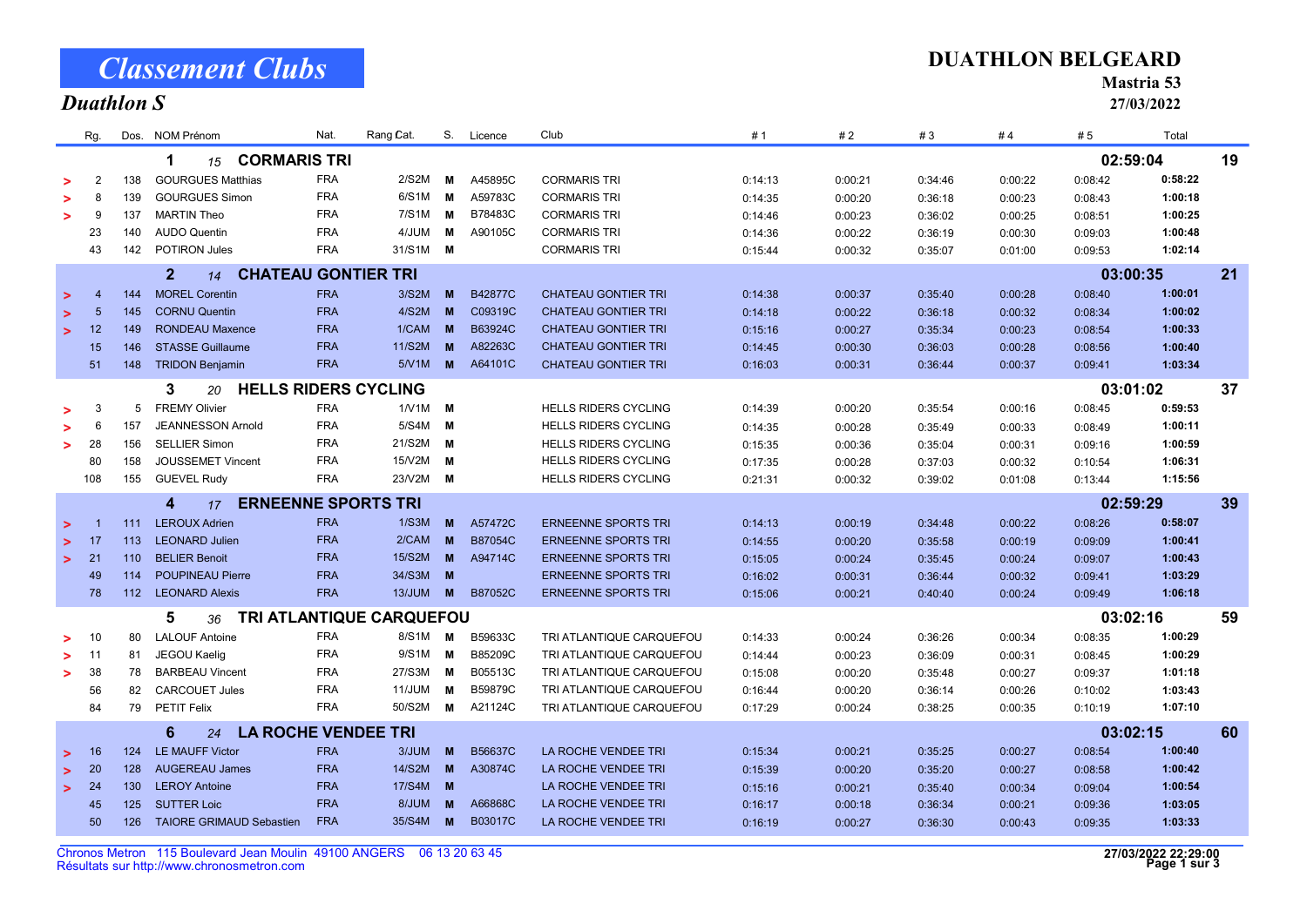Résultats sur http://www.chronosmetron.com Chronos Metron 115 Boulevard Jean Moulin 49100 ANGERS 06 13 20 63 45 0:16:41 0:00:49 0:36:35 0:01:02 0:10:12

|        | <b>BEST TRI SAINT NAZAIRE</b><br>$\overline{7}$<br>13 |            |                                                      |                                                   |                      |                    |                                                          |                    |                    |                    |                    | 03:02:35           |                    | 74  |
|--------|-------------------------------------------------------|------------|------------------------------------------------------|---------------------------------------------------|----------------------|--------------------|----------------------------------------------------------|--------------------|--------------------|--------------------|--------------------|--------------------|--------------------|-----|
| $\geq$ | 13                                                    | 27         | <b>LE GALL Matteo</b>                                | <b>FRA</b><br>2/JUM                               | M                    | A76314C            | <b>BEST TRI SAINT NAZAIRE</b>                            | 0:14:57            | 0:00:17            | 0:35:59            | 0:00:20            | 0:09:04            | 1:00:35            |     |
| $\geq$ | 30                                                    | 26         | <b>THOMERE Titouan</b>                               | 5/JUM<br><b>FRA</b>                               | <b>M</b>             | B33638C            | <b>BEST TRI SAINT NAZAIRE</b>                            | 0:14:55            | 0:00:20            | 0:36:08            | 0:00:31            | 0:09:09            | 1:01:00            |     |
| $\geq$ | 31                                                    | 25         | <b>TURBE Eric</b>                                    | <b>FRA</b><br>2N2M                                | <b>M</b>             | A32328C            | <b>BEST TRI SAINT NAZAIRE</b>                            | 0:15:38            | 0:00:30            | 0:35:14            | 0:00:33            | 0:09:08            | 1:01:01            |     |
|        | 40                                                    | 22         | <b>MARIA Tom</b>                                     | <b>FRA</b><br>6/JUM                               | <b>M</b>             | B35436C            | <b>BEST TRI SAINT NAZAIRE</b>                            | 0:16:03            | 0:00:28            | 0:34:44            | 0:00:24            | 0:09:47            | 1:01:25            |     |
|        | 44                                                    | 24         | <b>GUILLOU Youhan</b>                                | <b>FRA</b><br>7/JUM                               | <b>M</b>             | B26763C            | <b>BEST TRI SAINT NAZAIRE</b>                            | 0:15:38            | 0:00:29            | 0:35:10            | 0:00:22            | 0:10:47            | 1:02:23            |     |
|        |                                                       |            | 8<br>12 <sup>1</sup>                                 | ATHLETIQUE CLUB DE LA ROCHE SUR YON               |                      |                    |                                                          |                    |                    |                    |                    | 03:02:39           |                    | 76  |
| >      | 19                                                    | 99         | <b>COULAIS Benjamin</b>                              | <b>FRA</b><br>13/S4M                              | M                    | B19373C            | ATHLETIQUE CLUB DE LA ROCH                               | 0:15:37            | 0:00:24            | 0:35:19            | 0:00:23            | 0:09:01            | 1:00:42            |     |
| >      | 25                                                    | 105        | <b>BEASSE William</b>                                | <b>FRA</b><br>18/S2M                              | M                    | B08977C            | ATHLETIQUE CLUB DE LA ROCH                               | 0:15:09            | 0:00:26            | 0:35:43            | 0:00:24            | 0:09:14            | 1:00:55            |     |
| >      | 32                                                    | 98         | <b>SAVARY Pierre</b>                                 | <b>FRA</b><br>23/S3M                              | M                    | B42485C            | ATHLETIQUE CLUB DE LA ROCH                               | 0:15:43            | 0:00:24            | 0:35:11            | 0:00:26            | 0:09:21            | 1:01:03            |     |
|        | 83                                                    | 4          | FIALIP Jeremy                                        | <b>FRA</b><br>49/S3M                              | M                    |                    | ATHLETIQUE CLUB DE LA ROCH                               | 0:17:45            | 0:00:23            | 0:37:01            | 0:00:42            | 0:11:11            | 1:07:00            |     |
|        | 103                                                   | 100        | <b>RETAILLEAU Kevin</b>                              | <b>FRA</b><br>61/S2M                              | M                    | B92588C            | ATHLETIQUE CLUB DE LA ROCH                               | 0:16:57            | 0:00:32            | 0:42:40            | 0:00:35            | 0:11:44            | 1:12:26            |     |
|        |                                                       |            | <b>MASTRIA 53</b><br>9<br>27                         |                                                   |                      |                    |                                                          |                    |                    |                    |                    | 03:05:09           |                    | 92  |
| $\geq$ | 14                                                    | 47         | <b>BARBE Sylvain</b>                                 | <b>FRA</b><br>10/S4M                              | M                    | B37363C            | <b>MASTRIA 53</b>                                        | 0:14:58            | 0:00:38            | 0:35:50            | 0:00:27            | 0:08:48            | 1:00:38            |     |
| $\geq$ | 26                                                    | 48         | <b>MARTEAU Charlie</b>                               | <b>FRA</b><br>19/S2M                              | <b>M</b>             | B49949C            | <b>MASTRIA 53</b>                                        | 0:15:39            | 0:00:29            | 0:35:20            | 0:00:27            | 0:09:03            | 1:00:57            |     |
| $\geq$ | 52                                                    | 43         | <b>MARTIN Sylvain</b>                                | <b>FRA</b><br>36/S3M                              | <b>M</b>             | B17139C            | <b>MASTRIA 53</b>                                        | 0:16:01            | 0:00:32            | 0:36:51            | 0:00:23            | 0:09:50            | 1:03:36            |     |
|        | 71                                                    | 49         | <b>DELPORTE Julien</b>                               | <b>FRA</b><br>12/V1M                              | <b>M</b>             | A97508C            | <b>MASTRIA 53</b>                                        | 0:16:56            | 0:00:26            | 0:36:42            | 0:00:30            | 0:10:22            | 1:04:55            |     |
|        | 99                                                    | 44         | <b>CLAUSTRE Mathieu</b>                              | <b>FRA</b><br>60/S4M                              | <b>M</b>             | <b>B81464C</b>     | <b>MASTRIA 53</b>                                        | 0:17:19            | 0:00:27            | 0:42:18            | 0:00:27            | 0:10:51            | 1:11:21            |     |
|        |                                                       |            | <b>ASPTT ANGERS</b><br>10<br>11                      |                                                   |                      |                    |                                                          |                    |                    |                    |                    | 03:04:55           |                    | 94  |
|        | 18                                                    | 87         | <b>CARVALLO Francois</b>                             | 12/S2M<br><b>FRA</b>                              | M                    | B77494C            | <b>ASPTT ANGERS</b>                                      | 0:15:06            | 0:00:18            | 0:36:03            | 0:00:31            | 0:08:45            | 1:00:41            |     |
| >      | 29                                                    | 96         | PANZAVOLTA Luca                                      | <b>FRA</b><br>22/S4M                              | M                    |                    | <b>ASPTT ANGERS</b>                                      | 0:15:14            | 0:00:20            | 0:35:49            | 0:00:27            | 0:09:12            | 1:01:00            |     |
| >      | 47                                                    | 95         | <b>BOUVET Romain</b>                                 | <b>FRA</b><br>33/S2M                              | M                    |                    | <b>ASPTT ANGERS</b>                                      | 0:16:04            | 0:00:23            | 0:36:55            | 0:00:27            | 0:09:27            | 1:03:14            |     |
|        | 61                                                    | 94         | <b>LORCERY Alexandre</b>                             | <b>FRA</b><br>39/S1M                              | M                    |                    | <b>ASPTT ANGERS</b>                                      | 0:16:24            | 0:00:22            | 0:36:34            | 0:00:30            | 0:10:06            | 1:03:55            |     |
|        | 63                                                    | 97         | AUCOUTURIER Tom                                      | <b>FRA</b><br>40/S1M                              | M                    |                    | <b>ASPTT ANGERS</b>                                      | 0:16:03            | 0:00:24            | 0:36:52            | 0:00:30            | 0:10:10            | 1:03:58            |     |
|        |                                                       |            |                                                      |                                                   |                      |                    |                                                          |                    |                    |                    |                    |                    |                    |     |
|        |                                                       |            | 11<br>29                                             | <b>MONTOIR ATLANTIQUE CYCLISME TRI ET RUNNING</b> |                      |                    |                                                          |                    |                    |                    |                    | 03:04:52           |                    | 95  |
| $\geq$ | 22                                                    | 164        | <b>DRUEZ Gael</b>                                    | <b>FRA</b>                                        | 16/S1M <b>M</b>      | C10500C            | MONTOIR ATLANTIQUE CYCLISM                               | 0:14:51            | 0:00:26            | 0:36:09            | 0:00:34            | 0:08:48            | 1:00:44            |     |
| $\geq$ | 27                                                    | 163<br>160 | <b>SEDRAINE Quentin</b><br><b>DUREY Kevin</b>        | <b>FRA</b><br>20/S2M<br><b>FRA</b><br>32/S3M      | <b>M</b><br><b>M</b> | B01697C<br>A44596C | MONTOIR ATLANTIQUE CYCLISM                               | 0:15:43            | 0:00:21            | 0:35:12            | 0:00:22            | 0:09:22            | 1:00:58            |     |
| $\geq$ | 46<br>72                                              | 159        | <b>STEPHAN Regis</b>                                 | <b>FRA</b><br>13/N1M                              | <b>M</b>             | <b>B05686C</b>     | MONTOIR ATLANTIQUE CYCLISM<br>MONTOIR ATLANTIQUE CYCLISM | 0:15:51            | 0:00:26            | 0:36:57            | 0:00:26            | 0:09:32            | 1:03:10            |     |
|        | 77                                                    | 165        | <b>THOMAS Florian</b>                                | <b>FRA</b><br>47/S3M                              | <b>M</b>             | C03047C            | MONTOIR ATLANTIQUE CYCLISM                               | 0:17:12            | 0:00:23            | 0:36:28            | 0:00:26            | 0:10:36            | 1:05:04            |     |
|        |                                                       |            |                                                      |                                                   |                      |                    |                                                          | 0:15:42            | 0:01:02            | 0:39:38            | 0:00:30            | 0:09:12            | 1:06:02            |     |
|        |                                                       |            | <b>LE MANS TRI</b><br>12<br>26                       |                                                   |                      |                    |                                                          |                    |                    |                    |                    | 03:04:11           |                    | 114 |
| >      | 36                                                    | 38         | <b>GESLOT Valentin</b>                               | <b>FRA</b><br>26/S2M                              | M                    | B51525C            | LE MANS TRI                                              | 0:15:58            | 0:00:20            | 0:34:55            | 0:00:17            | 0:09:45            | 1:01:13            |     |
| >      | 37                                                    | 41         | <b>BROUTE Romeo</b>                                  | <b>FRA</b><br>3N2M                                | M                    | A31653C            | LE MANS TRI                                              | 0:15:56            | 0:00:18            | 0:35:06            | 0:00:26            | 0:09:31            | 1:01:14            |     |
|        |                                                       |            |                                                      |                                                   |                      |                    |                                                          |                    |                    |                    |                    |                    |                    |     |
| >      | 41<br>48                                              | 40<br>37   | <b>ROSSIGNEUL Clement</b><br><b>COTINEAU Charles</b> | <b>FRA</b><br>29/S2M<br><b>FRA</b><br>4/V2M       | M<br>M               | B73562C<br>C09270L | <b>LE MANS TRI</b><br>LE MANS TRI                        | 0:15:42<br>0:15:59 | 0:00:23<br>0:00:38 | 0:35:17<br>0:36:50 | 0:00:31<br>0:00:35 | 0:09:53<br>0:09:26 | 1:01:45<br>1:03:26 |     |

74 39 CEREUIL Alexy LE MANS TRI FRA 45/S4M M 1:05:17

Rg. NOM Prénom Dos. Cat. Total

Nat. Rang / S. Club Licence # 1 # 5 # 2 # 3 # 4

# Classement Clubs

#### Duathlon S

Mastria 53 27/03/2022